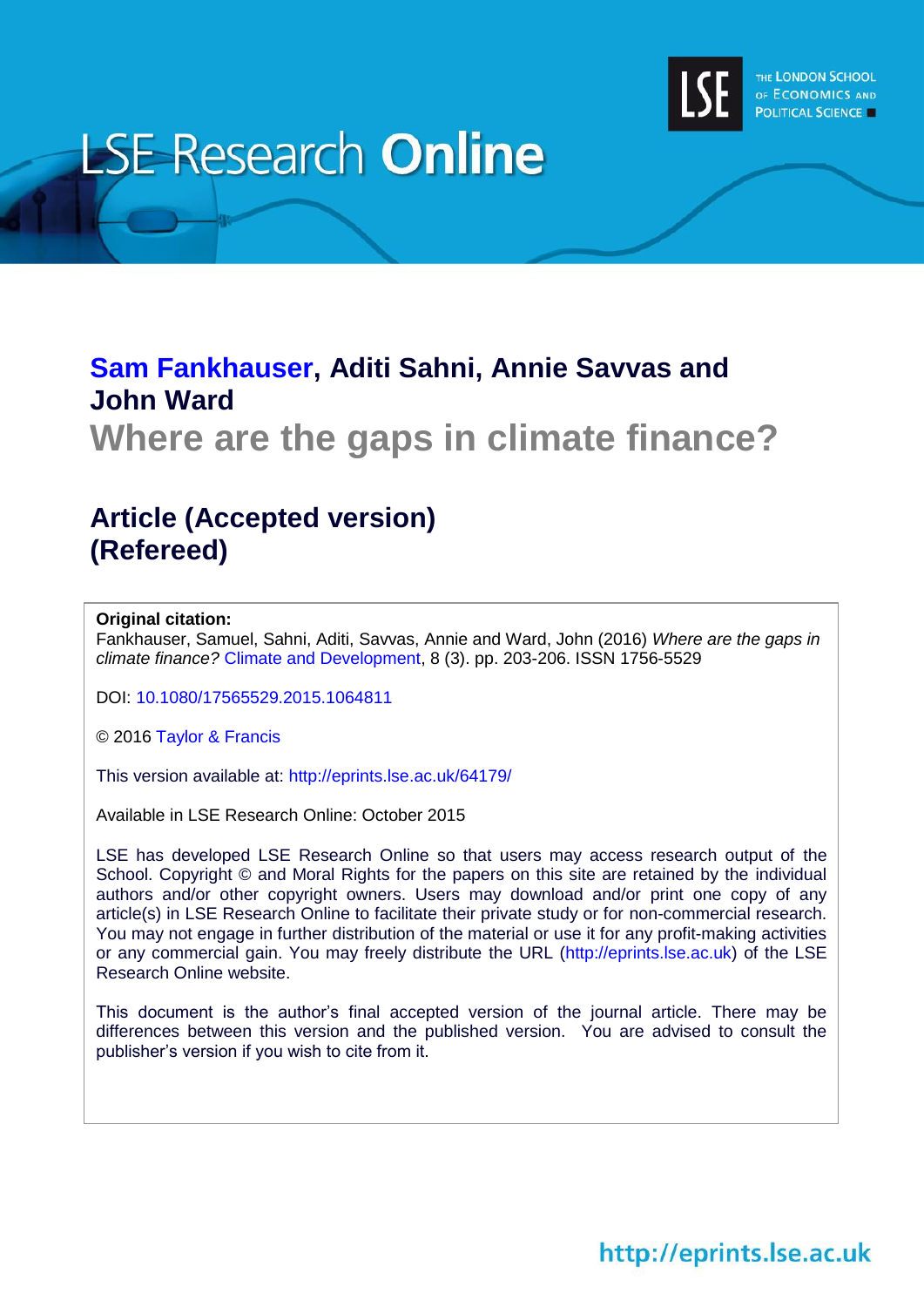# **Where are the Gaps in Climate Finance?**

Sam Fankhauser<sup>a,b</sup>, Aditi Sahni<sup>b</sup>, Annie Savvas<sup>b</sup> and John Ward<sup>b</sup>

*Climate and Development 2015* (Author Accepted Manuscript)

<sup>a</sup> Grantham Research Institute and Centre for Climate Change Economics and Policy, London School of Economics, [s.fankhauser@lse.ac.uk](mailto:s.fankhauser@lse.ac.uk) (corresponding author)

<sup>b</sup> Vivid Economics, London.

#### **1. Introduction**

The international climate negotiations and the academic literature treat climate finance primarily as an issue of justice (what level of assistance is owed by high emitters; Stern 2013; Grasso 2010) or strategy (what side-payments would secure a global deal; Barrett 2003, 2007). These issues are important, but as capital begins to flow a third, more practical and much broader question is moving to the forefront: Where is additional funding needed most? This Viewpoint concerns this third question, with a focus on financing gaps in developing countries.

Climate finance needs are often defined simplistically as the additional investment required for mitigation and adaptation (see e.g. Haites 2013). Yet, this is only one side of the coin. As important is the ability of investors to mobilize the required funds. A financing gap – and therefore the need to mobilise additional finance – only exists if for some priority needs the required capital is not available.

The ability to raise funds, in turn, depends on the attractiveness of climate investments relative to competing investment opportunities. The debate has suffered from analysing climate finance too much in isolation, as a bolt-on to an otherwise unchanged capital allocation process. In reality, climate and traditional investment decisions are intertwined. Scarce capital is allocated depending on the risks and return of different investment opportunities. The best way to increase the flow of climate finance, therefore, is to enhance the risk-return profile of mitigation and adaptation investments – or to penalise high-carbon and maladaptive investment. A corollary is that climate finance is not just about new funding, but about adjusting existing investment behaviour (Kennedy and Corfee-Morlot 2013).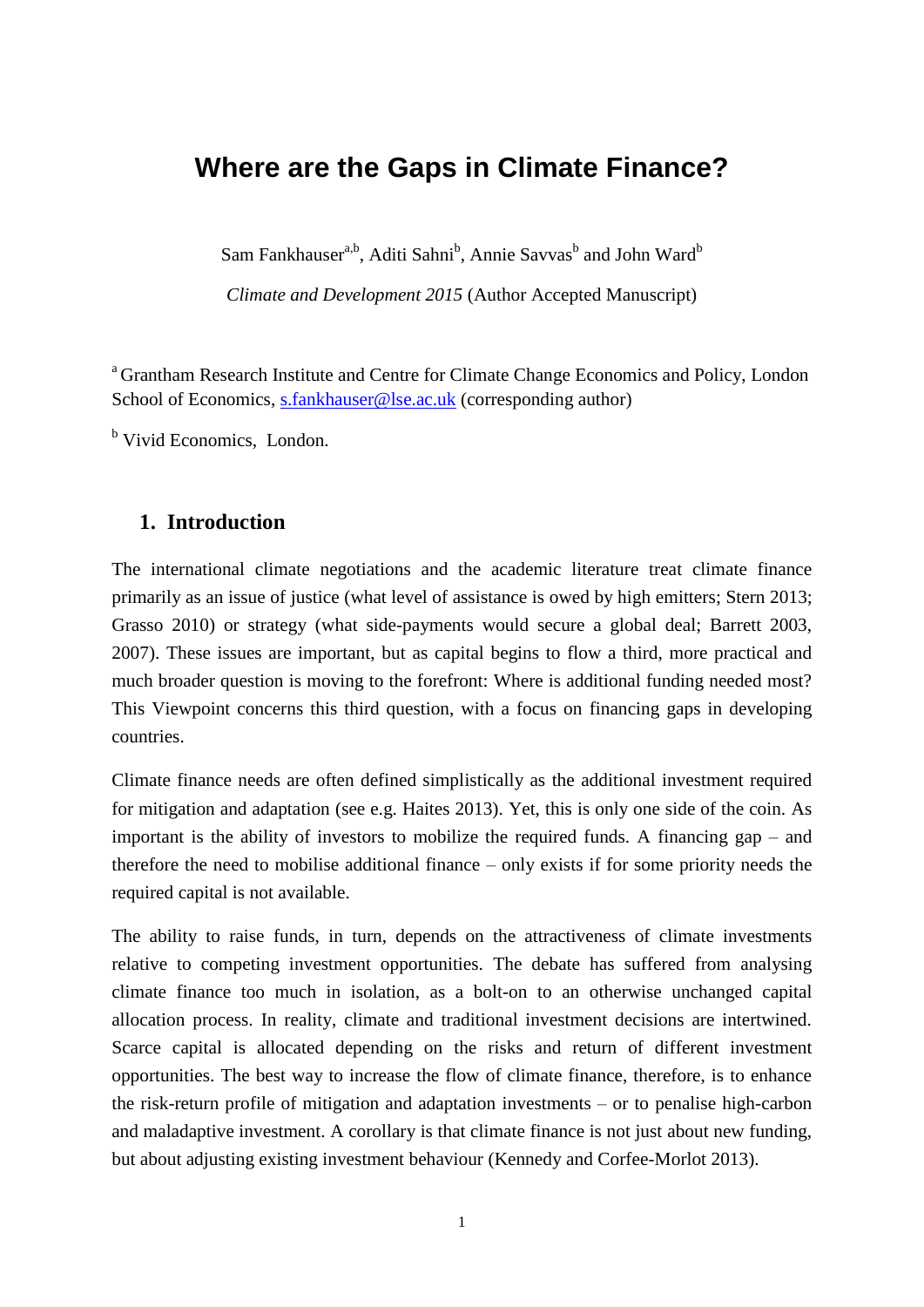Even with basic policies in place (such as a price on carbon) capital may not flow immediately in a climate-compatible direction. There may be deeper market failures and behavioural barriers, or investors may simply be capital-constrained – governments and private companies alike are subject to debt ceilings and borrowing limits.

To obtain a sense of potential gaps in climate finance it is worth comparing mitigation and adaptation needs (at an aggregate, regional level) with the ability of public and private investors to raise capital. Investors in some regions find it harder than those in others to raise capital, and so a rough picture about climate finance gaps is beginning to emerge.

## **2. Investment needs**

The investment needs for both mitigation and adaptation have been reviewed by the IPCC in its fifth assessment report (Gupta et al. 2014 and Chambwera et al 2014). In terms of mitigation, various models have been developed over the years to estimate the costs of greenhouse gas abatement (see e.g. Clarke et al 2009; Luderer et al. 2012). An immediate complication for our purpose is that most studies focus on economic costs, either in total or at the margin (that is, for an additional emission reduction effort). This is relevant to measure the economic burden mitigation imposes on society, but to understand financing needs it is more important to know the upfront capital requirements. Total abatement costs are not the same as investment needs because high-carbon and low-carbon technologies differ not just in their upfront capital needs, but also in their on-going operating costs.

Estimates of the required mitigation investments in developing countries – or more accurately the future incremental investment required to achieve  $2^{\circ}C$  – vary widely (Gupta et al. 2014), but the main studies suggest a range of USD 180-540 billion per year between 2010 and 2030 (IEA 2011, 2012; McKinsey 2009; UNFCCC 2008; IIASA 2012). The range is unlikely to reflect the full level of uncertainty, but it offers a ballpark figure. Studies differ considerably on important questions such as the assumed role of nuclear energy or carbon capture and storage (CCS). Most studies cover investments in energy supply and high-emitting sectors like transport, buildings and industry. Forestry is included only in some.

The level of uncertainty is larger still when it comes to adaptation (Chambwera et al. 2014, Fankhauser 2010). While some evidence can be obtained from integrated assessment models (Agrawala et al 2011a, b; Bosello et al 2010), the main source of information comes from just two studies: the Economics of Adaptation to Climate Change (EACC) project (World Bank 2010; Narain et al 2011) and a UNFCCC analysis on Investment and Financial Flows (UNFCCC 2007, 2008). They suggest adaptation-related investment needs in the order of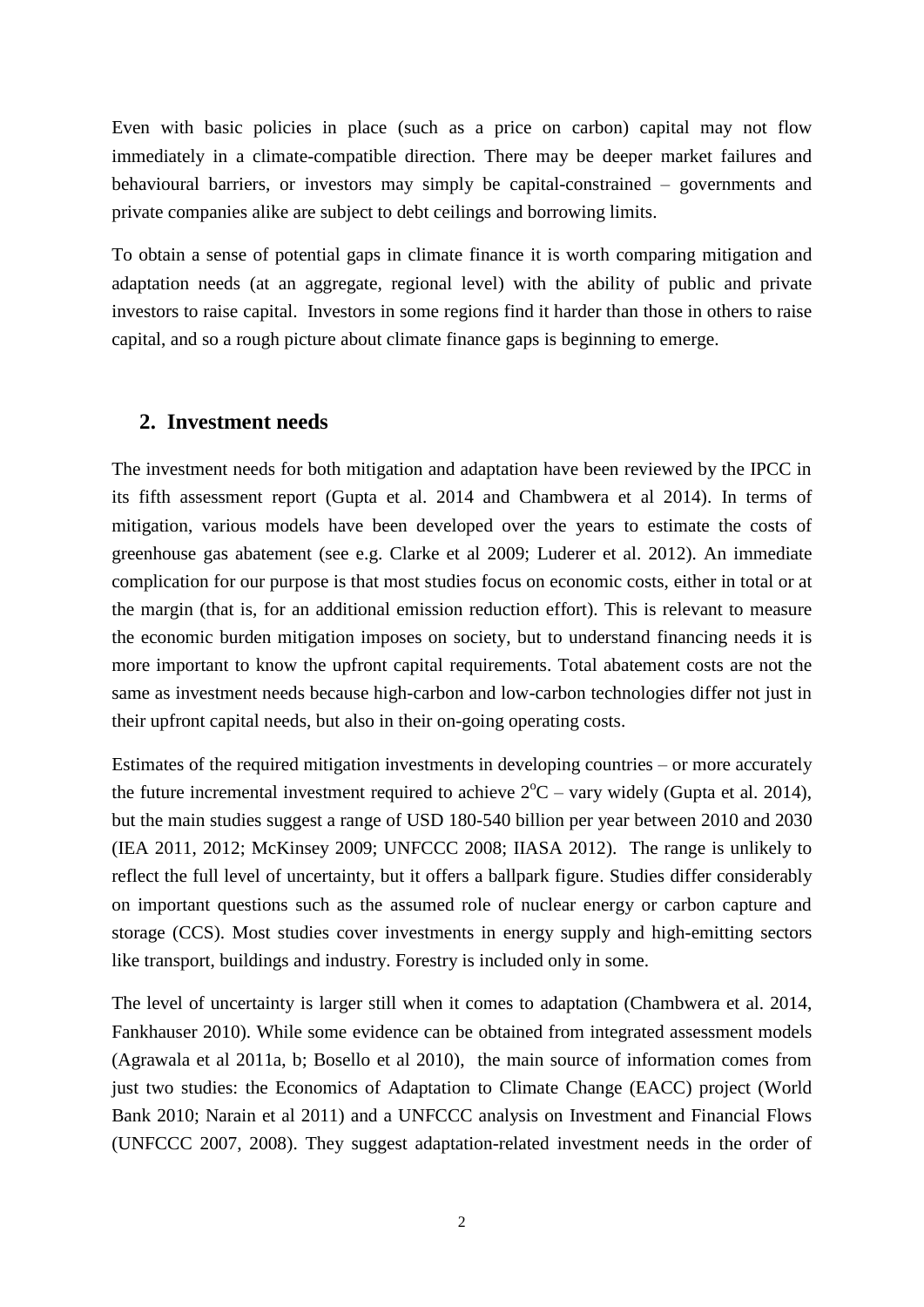USD 60-100 billion per year by 2030 (Chambwera et al 2014). As in the case of mitigation, this relatively narrow range is unlikely to reflect the true extent of uncertainty.

We can compare these future needs with current climate investment activity in non-OECD countries, which over the past two years has fluctuated betweenUSD 165 billion to USD 180 billion per year (CPI 2014; CPI 2013; OECD 2013). Almost 90 percent of this is dedicated to mitigation. The estimate covers public and (less comprehensively) private investment, with most of the finance coming from private sources. The overwhelming majority originates within developing countries themselves (primarily domestic but also South-Southflows). Climate aid, that is, official financial resources transferred from developed countries is relatively small and accounts for less than 12 per cent of total non-OECD climate investment.

## **3. Financing gaps**

Additional climate investment needs are small compared with total capital investment. Gross capital formation in low and middle income countries was over USD 4 trillion on average over the past five years (World Bank 2013). However, as the previous section shows they amount to a considerable increase in current funding.

The question is to what extent climate change investors in developing countries might be constrained in raising this amount of capital. To offer a high-level answer we consider two indicators, one measuring relative climate investment needs, and the other measuring access to finance. The interplay between them speaks to the likelihood of a financing gap.

The first indicator, on relative investment needs, is based on data from the International Energy Agency (IEA 2012) on mitigation and from the EACC study (World Bank 2010) on adaptation. The two studies were chosen because they represent fairly accurately the current state of knowledge, while also providing the requisite level of regional detail. The IEA study provides information for six regions: China, India, other developing Asia, Latin America, Middle East and Africa, and 'other non-OECD', which we re-label more accurately as 'economies in transition'. The published EACC adaptation data are presented by World Bank regions, but using the source data they can be re-aggregated into the same regions as the IEA study. Combining the two estimates yields total additional investment needs for mitigation and adaptation of USD 630 billion a year on average over the coming decades (Figure 1).

Our second indicator measures access finance. This can be assessed in a number of ways, with financial intermediation, interest rates, credit scores, government debt and government borrowing among the metrics used. We chose an indicator based on country credit ratings from Trading Economics (2013). The TE scores combine the sovereign credit ratings of the main ratings agencies (Moody's, Fitch and S&P) with further economic indicators (e.g. stock market indices) into a single measure of creditworthiness. As such the primary focus of the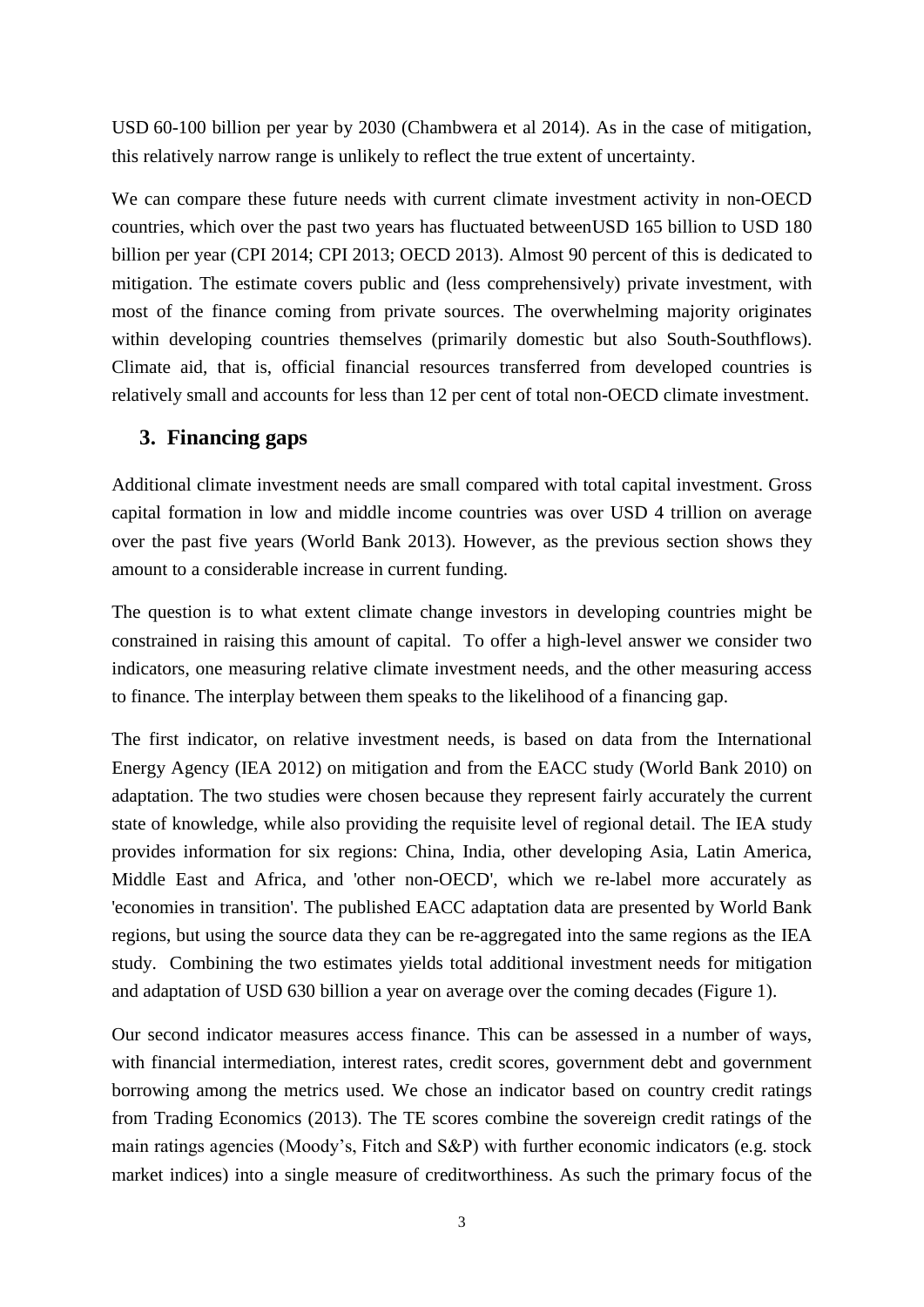indicator is the ability of governments to borrow. This seems appropriate, given that energy and infrastructure spending, where most climate investment is required, is often underwritten by the state. However, the indicator also speaks to the financial health of a country more broadly and is therefore also relevant for private investment.

[Figure 1](#page-7-0) shows the results. The largest amount of climate investment relative to GDP (x axis) is needed in China, which has however good access to capital markets (y-axis), so a financing gap is unlikely. The risk of a financing gap is also relatively low in Latin America, which has the lowest climate investment needs of all regions, relative to GDP, and access to capital just below the median for all regions. Latin America further benefits from a relatively high share of current climate aid compared with China, although as we have seen above climate aid is a relatively small share of non-OECD climate investment.

India and the Middle East and Africa are potential problem areas. Both combine high investment needs, relative to GDP, with poor access to finance. However, both receive a relatively large share of current climate aid (CPI 2013). Access to finance is also poor in the rest of Asia, while transition economies as a region are close to investment grade.

The trends we describe are indicative only. The underlying data are uncertain and the high level of aggregation is certain to mask large disparities – both in terms of investment needs and access to finance – between regions, sectors and investors. However, they convey, at this level, a fairly clear picture on where potential finance gaps might lie.

## **4. Conclusions**

Climate finance from public sources will remain scarce, which accentuates the need to allocate funds wisely. Traditional allocation criteria tend to focus on efficiency and equity considerations: where would funds have the highest impact and who deserves them most? In this Viewpoint we put forward a further dimension, which can inform the existing two: both for equity and efficiency reasons one needs to understand the extent to which potential recipients are constrained in raising capital for climate investment themselves. And we note that the presence of such financing gaps is not necessarily correlated with high overall investment needs. Many high-investment areas have reasonable access to finance.

However, providing development aid-style climate funding, in the form of international loans or grants, is not the only, and probably not even the most effective, way of closing financing gaps. Thought also needs to be given to the reasons why financing is constrained, and the choice of intervention should be informed by the nature of these constraints. There will be instance where other measures (such as technical assistance) or other vehicles (such as national development banks) are more effective than international climate aid. A better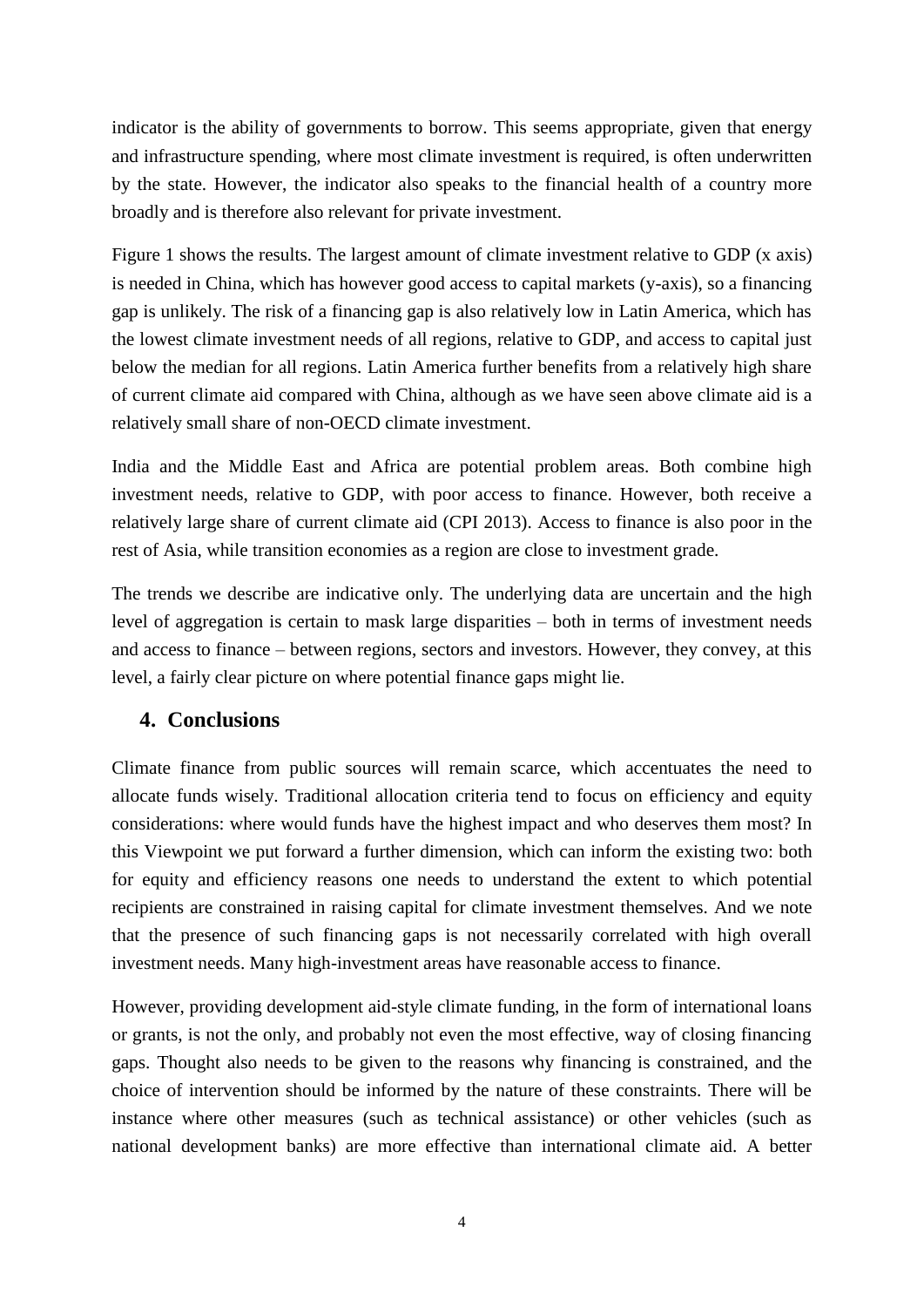understanding is needed not just of potential financing gaps  $-$  more accurate than was possible here – but also of the underlying causes of these gaps.

## **References**

Agrawala, S., Bosello, F., Carraro, C., De Bruin, K., De Cian, E., Dellink, R., & Lanzi, E. (2011). Plan or react? Analysis of adaptation costs and benefits using integrated assessment models. *Climate Change Economics*, 2(03): 175-208.

Agrawala, S., Bosello, F., Carraro, C., de Cian, E. & Lanzi, E (2011). Adapting to Climate Change: Costs, Benefits, and Modelling Approaches. *International Review of Environmental and Resource Economics* 5: 245–284.

Barrett, S. (2007). *Why Cooperate? The Incentives to Supply Global Public Goods*. Oxford: OUP.

Barrett, S. (2003). *Environment and Statecraft*. Oxford: OUP.

Bosello, F., Carraro, C. & de Cian, E (2010). Climate Policy and the Optimal Balance Between Mitigation, Adaptation and Unavoided Damage. *Climate Change Economics* 1: 71– 92.

Chambwera, M., ,G.Heal, C.Dubeux, S.Hallegatte, L.Leclerc, A.Markandya, B.A. McCarl, R. Mechler,and J.E.Neumann (2014). The Economics of Adaptation, Chapter 17. in: IPCC, *Climate Change 2014, Mitigation of Climate Change, Contribution of Working Group II to the Fifth Assessment Report of the Intergovernmental Panel on Climate Change*. Cambridge: Cambridge University Press.

Clarke, L., Edmonds, J., Krey, V., Richels, R., Rose, S., & Tavoni, M. (2009). International climate policy architectures: Overview of the EMF 22 International Scenarios. *Energy Economics*, 31: S64-S81.

CPI (2014). *The Global Landscape of Climate Finance 2014.* Climate Policy Initiative, Venice.

CPI (2013). *The Global Landscape of Climate Finance 2013.* Climate Policy Initiative, Venice.

Fankhauser, S. (2010). The costs of adaptation. *WIRE Climate Change* 1: 1 – 8.

Grasso, M. (2010). An ethical approach to climate adaptation finance. *Global Environmental Change*, 20(1): 74-81.

Gupta S., J. Harnisch, D.C. Barua, L. Chingambo, P. Frankel, R.J. Garrido Vázquez, L. Gómez-Echeverri, E. Haites, Y. Huang, R. Kopp, B. Lefèvre, H. de Oliveira Machado-Filho, and E. Massetti (2014): "Cross-cutting Investment and Finance Issues". In: *Climate Change 2014: Mitigation of Climate Change. Contribution of Working Group III to the Fifth Assessment Report of the Intergovernmental Panel on Climate Change*. Cambridge: Cambridge University Press.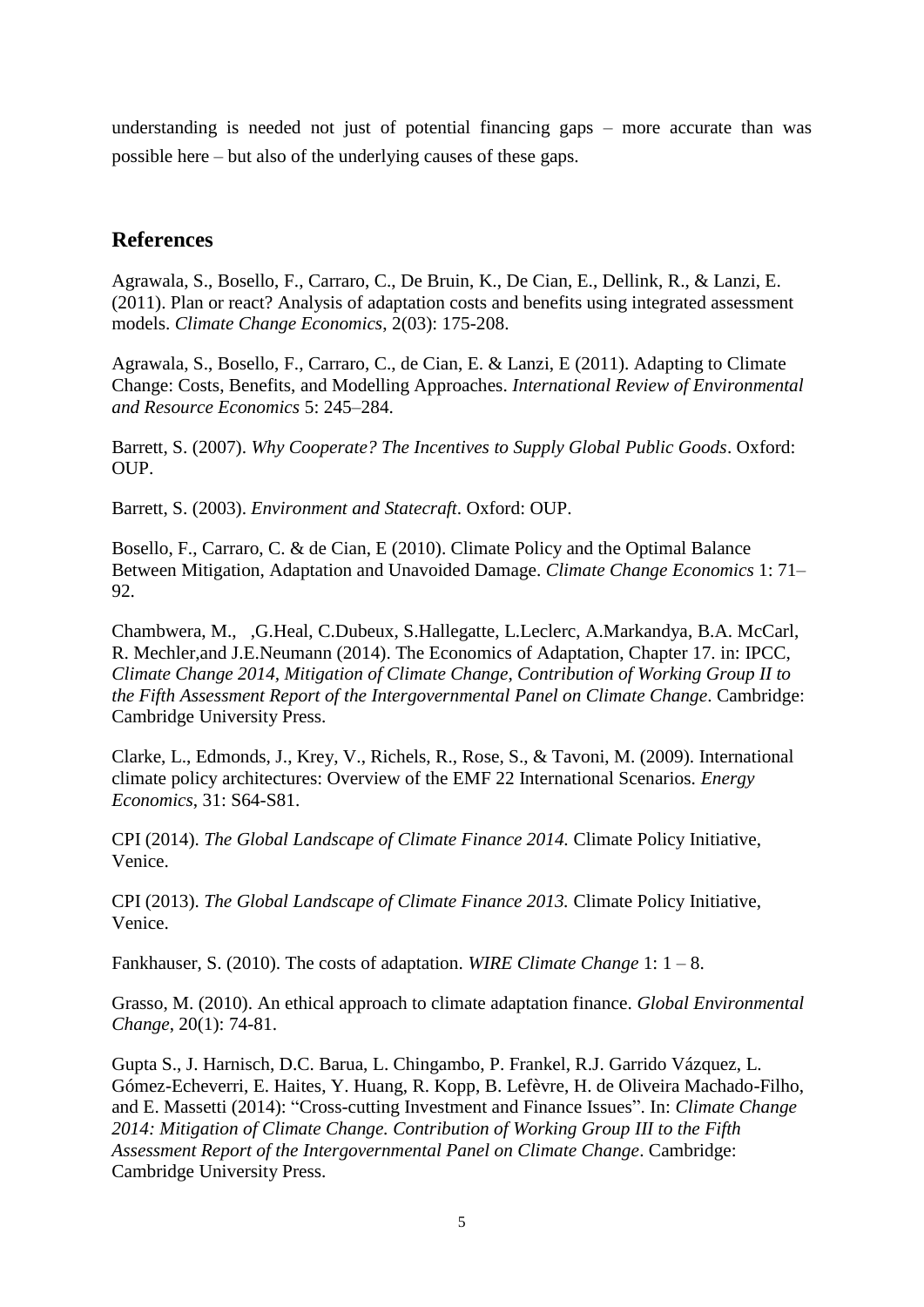Haites, E. (2013). *International Climate Finance*. London: Routledge.

IEA (2011). *World Energy Outlook 2011*. International Energy Agency, Paris.

IEA (2012). *Energy Technology Perspectives 2012*. (International Energy Agency, Paris.

IIASA (2012). *Global Energy Assessment*. International Institute for Applied Systems Analysis, Laxenburg. At:<http://www.iiasa.ac.at/web/home/research/researchPrograms> /Energy /Home-GEA.en.html

Kennedy, C. & Corfee-Morlot, J.(2013). Past performance and future needs for low carbon climate resilient infrastructure – An investment perspective. *Energy Policy* 59: 773–783.

Luderer, G., Bosetti, V., Jakob, M., Leimbach, M., Steckel, J. C., Waisman, H., & Edenhofer, O. (2012). The economics of decarbonizing the energy system—results and insights from the RECIPE model inter-comparison. *Climatic Change*, 114(1): 9-37.

McKinsey (2009). *Pathways to a Low-Carbon Economy: Version 2 of the Global Greenhouse Gas Abatement Cost Curve*. London.

Narain, U., Margulis, S. & Essam, T. (2011). Estimating costs of adaptation to climate change. *Climate Policy* 11: 1020–1038.

Stern, N. (2013). *Ethics, equity and the economics of climate change, Papers 1 and 2.* Grantham Research Institute, London School of Economics.

UNFCCC (2008). *Investment and financial flows to address climate change: an update*. Secretariat of the UN Framework Convention on Climate Change, Bonn.

UNFCCC (2007). *Investment and financial flows to address climate change*. Secretariat of the UN Framework Convention on Climate Change, Bonn.

OECD (2013*). Climate-related Aid*. OECD DAC Statistics. At:<http://www.oecd.org/dac/> stats/climate-change.htm

Trading Economics (2013). *Credit Ratings*. at [http://www.tradingeconomics.com/country](http://www.tradingeconomics.com/country-list/rating)[list/rating](http://www.tradingeconomics.com/country-list/rating)

World Bank (2013). *World Development Indicators*. At: http://data.worldbank.org/indicator

World Bank (2010). *Economics of Adaptation to Climate Change: Synthesis Report*. Washington DC.